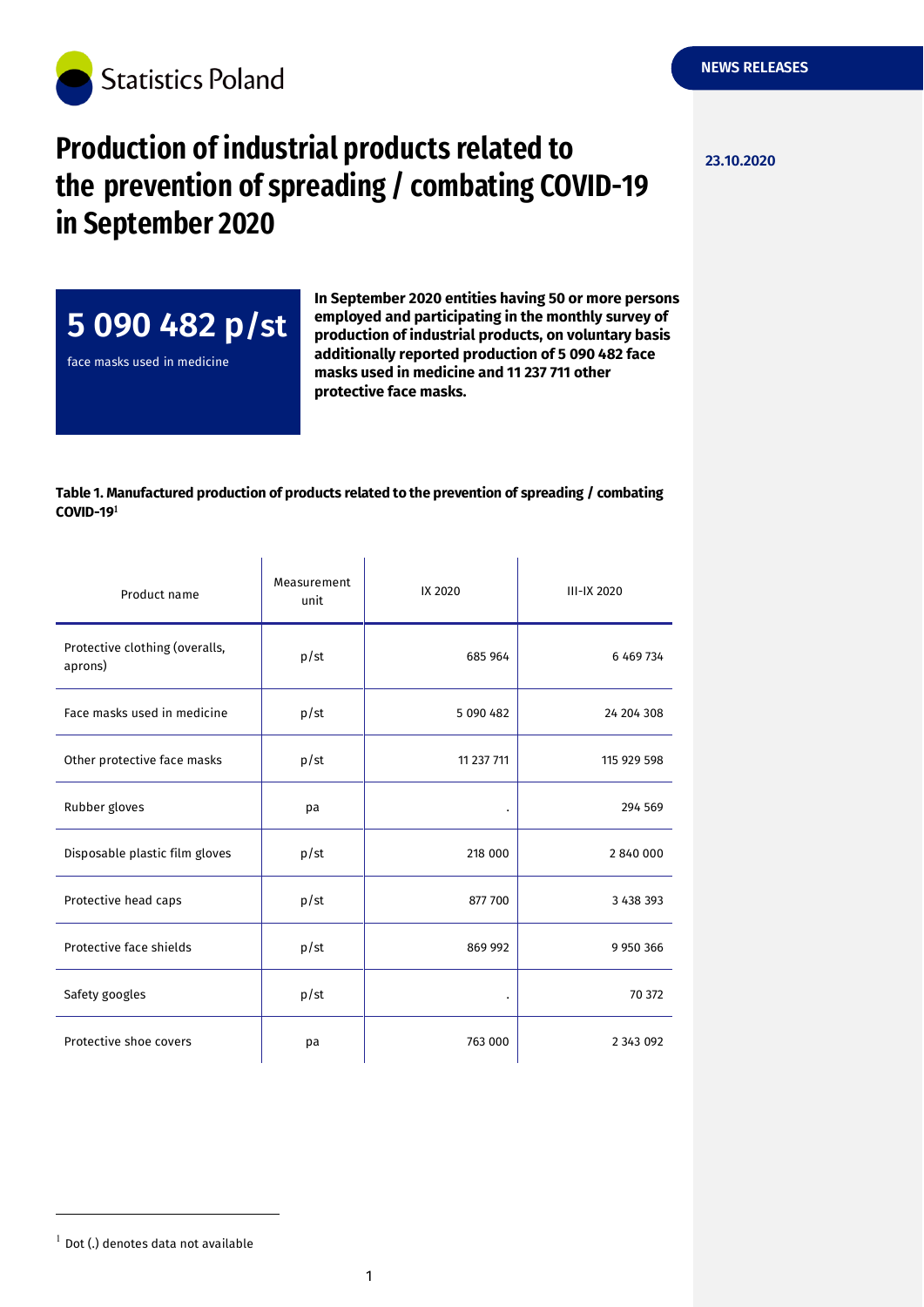## **Table 1. Manufactured production of products related to the prevention of spreading / combating COVID-19 continued**

|                                                                                                                                                                               | Measurement |               |                    |
|-------------------------------------------------------------------------------------------------------------------------------------------------------------------------------|-------------|---------------|--------------------|
| Product name                                                                                                                                                                  | unit        | IX 2020       | <b>III-IX 2020</b> |
| Breathing appliances and gas<br>masks (except for therapeutic<br>respiration apparatus and<br>protective masks having neither<br>mechanical parts nor<br>replaceable filters) | p/st        |               |                    |
| Therapeutic respiration<br>apparatus                                                                                                                                          | p/st        |               |                    |
| Parts of therapeutic respiration<br>apparatus                                                                                                                                 | kg          | 15 5 97       | 439 109            |
| Disinfectant liquids and gels                                                                                                                                                 | kg          | 2 3 0 4 3 1 5 | 83 271 547         |
| Disinfectant wipes                                                                                                                                                            | kg          | 12 041        | 15 994 307         |
| Solid disinfectants (powders,<br>granules, tablets, etc.) for<br>preparing solutions                                                                                          | kg          |               | 9 1 6 5            |
| Soap with disinfectant properties                                                                                                                                             | kg          | 451 087       | 4 891 879          |
| Denatured alcohol                                                                                                                                                             | hl 100%     | 316           | 38 087             |
| Swab test kits                                                                                                                                                                | p/st        | 19 200        | 104 300            |
| Acrylic sneeze guards /workplace<br>shields                                                                                                                                   | p/st        | 3795          | 47842              |
| Fabric with anti-bacterial coating                                                                                                                                            | kg          |               | 150                |
| <b>Face shield holders</b>                                                                                                                                                    | p/st        | 6 1 6 0       | 85 875             |
| Adapters for connecting anti-<br>virus filter to breathing masks                                                                                                              | p/st        |               | 850                |

The survey was conducted among economic entities participating in the mandatory monthly survey on the production of industrial products having 50 or more persons employed. The observation covered 22 products that are not included in the PRODPOL nomenclature for monthly survey in 2020 and their production cannot be determined based on data collected for the existing headings of the nomenclature.

Information on production of products related to the prevention of spreading / combating COVID-19 was provided by respondents on voluntary basis.

In the case of quoting data from the Statistics Poland, please provide information: "Statistics Poland data source", and in the case of publishing calculations made on data published by the Statistics Poland, please provide information: "Own study based on Statistics Poland data".

-

 $^{-1}$  Dot (.) denotes data not available